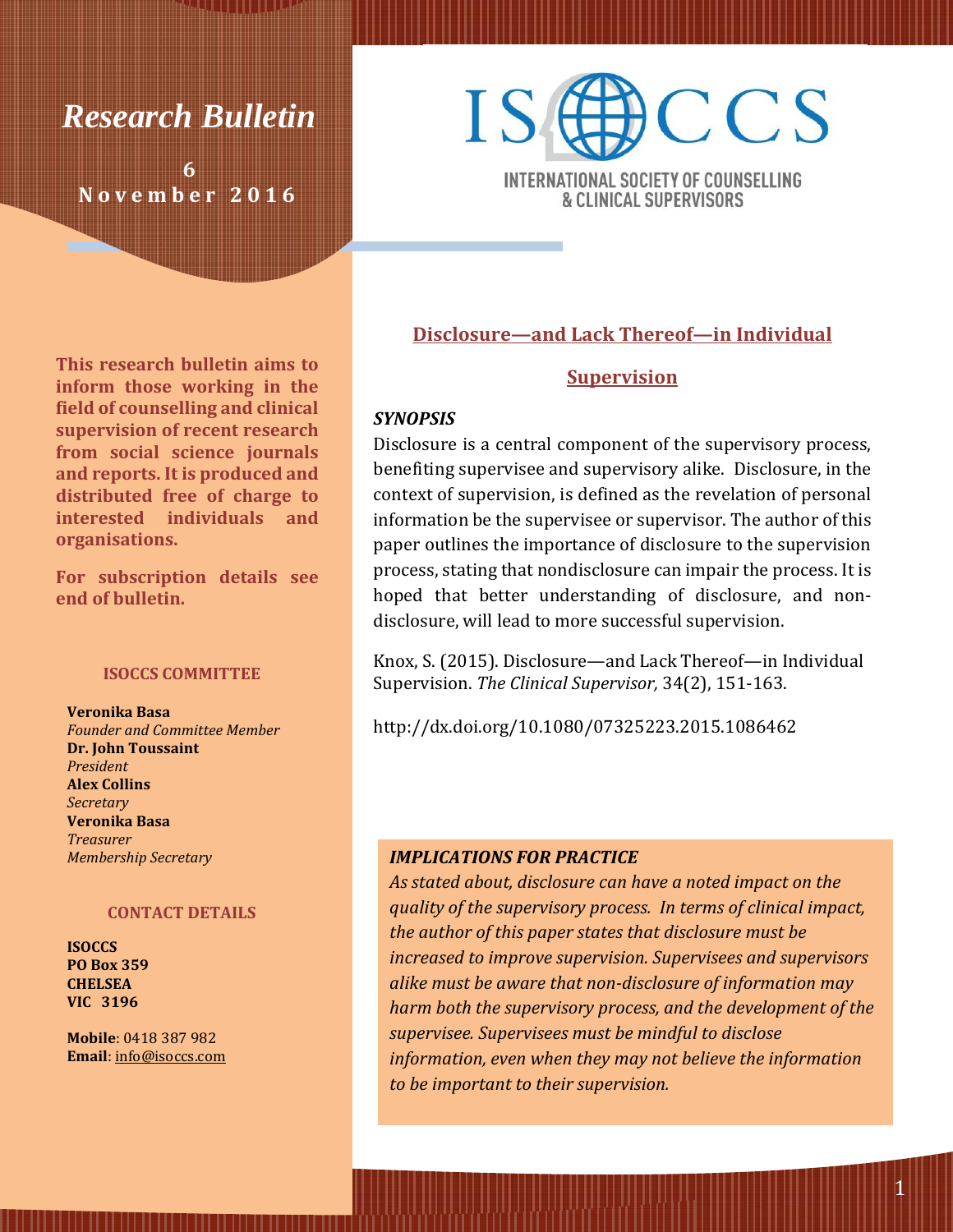### **When Therapists Cry: Implications for Supervision and Training**

### *SYNOPSIS*

The process of therapy can, at times, take a heavy emotional toll on trainee and seasoned therapists alike. Given the substantial burden that this emotional toll can involve, it is important to study processes to remedy this issue. The authors of this paper aimed to examine the discussion of crying in the supervisory process. Results of this study state that the vast majority of surveyed practitioners believe that psychologists should be trained to appropriately handle their emotions, however only around 36% reported receiving training centered on crying. Furthermore, half of the respondents reported having discussed crying with their supervisor, and one third reporting not having discussed their latest crying episode with their supervisor.

Blume-Marcovici, A., Stolberg, R., Khademi, M., & Giromini, L. (2015). When Therapists Cry: Implications for Supervision and Training. *The Clinical Supervisor*, 34(2), 164-183.

http://dx.doi.org/10.1080/07325223.2015.1048556

### *IMPLICATIONS FOR PRACTICE*

*Given the immense emotional toll that can be experienced whilst working as a therapist, it is important to discuss crying during supervision. The discussion of crying during supervision can act to normalise crying due to therapy, as well being an excellent opportunity for the supervisor to provide support to the supervisee.*

### **Neuropsychology Supervision: Incorporating Reflective Practice**

### *SYNOPSIS*

Clinical supervision is a fundamental aspect of the training of psychologists, despite this, there has been limited attention paid to the supervision of neuropsychologists specifically. This paper aimed to improve the supervision of neuropsychologists by incorporating reflective practice into neuropsychology supervision. Through a review of the literature, the authors of this discussion paper suggest that the reflective approach to supervision allows supervisees to attain core functional and foundational neuropsychological competencies.

*Gates, N. & Sendiack, C. (2016). Neuropsychology Supervision: Incorporating Reflective Practice. Australian Psychologist.* 

*http://dx.doi.org/10.1111/ap.12242*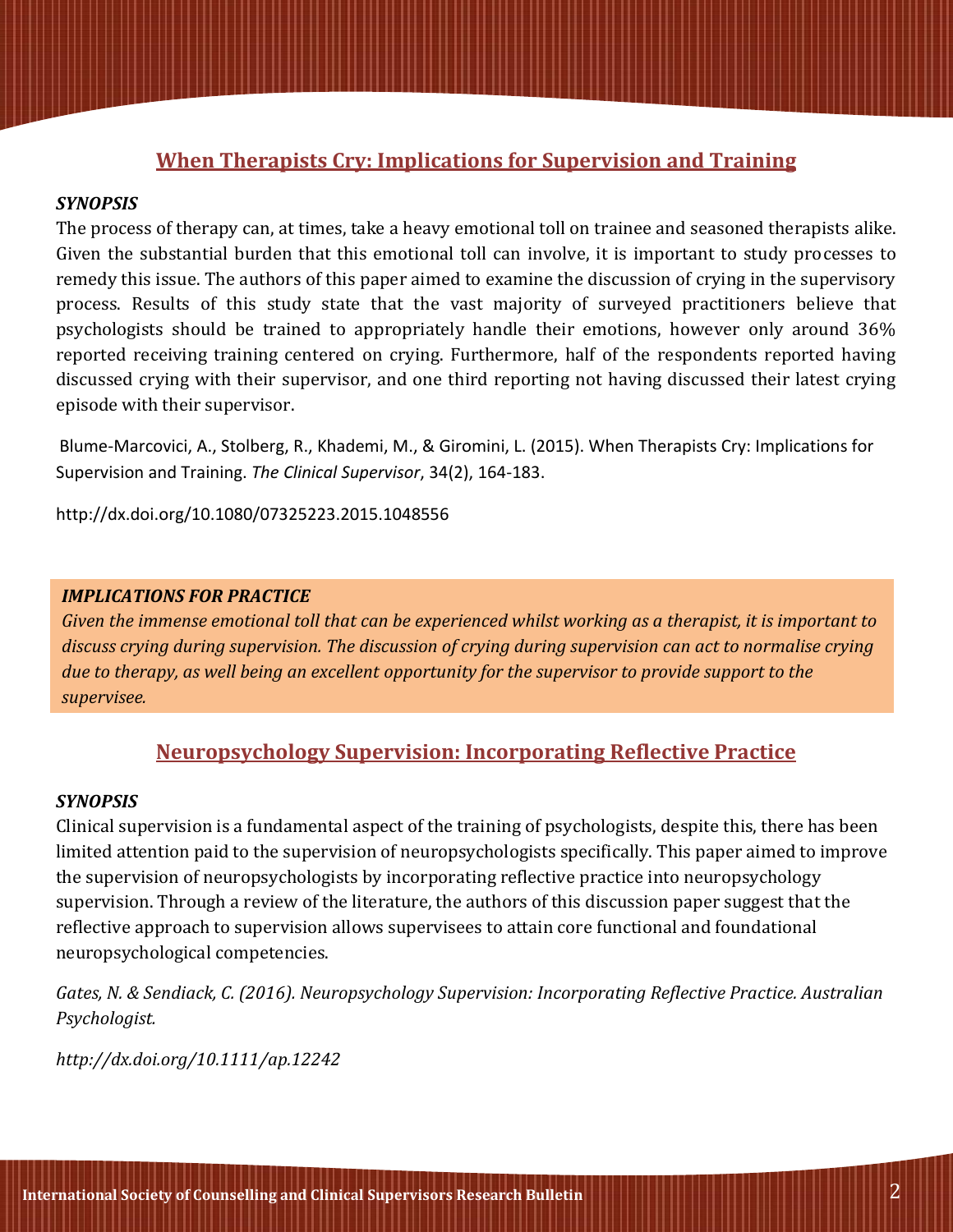### *IMPLICATIONS FOR PRACTICE*

*While the literature on supervision for neuropsychologists is slim, this paper provides a basis for neuropsychology supervisors and supervisees to incorporate reflective practice supervision into their training in order to improve the quality of their training and clinical outcomes.*

### **The Impact of Shame on Disclosure in Supervision**

#### *SYNOPSIS*

As previously noted in this research bulletin, disclosure is an important aspect of supervision for both the supervisor and supervisee. Shame is an emotion highly related to the process of therapy, with feelings of shame possible from both the client and the therapist. Shame is also highly likely to occur during supervision. Awareness of shame within the supervisory process can remedy the experience of feeling shame. Re-framing the shameful experience using cognitively behavioral therapy techniques can also be helpful in minimizing the consequences of shame, as can self-compassion techniques.

Bailey, F. (2016). The Impact of Shame on Disclosure in Supervision. *Australian.* 

http://www.acpa.org.au/uploads/55605/ufiles/ACP\_Editions/ACP1\_3\_Dec2015.pdf

#### *IMPLICATIONS FOR PRACTICE*

*Awareness of the impact that shame can have on the process of supervision is important for supervisor and supervisee alike. By embracing stress reducing techniques throughout supervision, it can be assured that the effect shame has on disclosure, broader supervision, is minimalized.*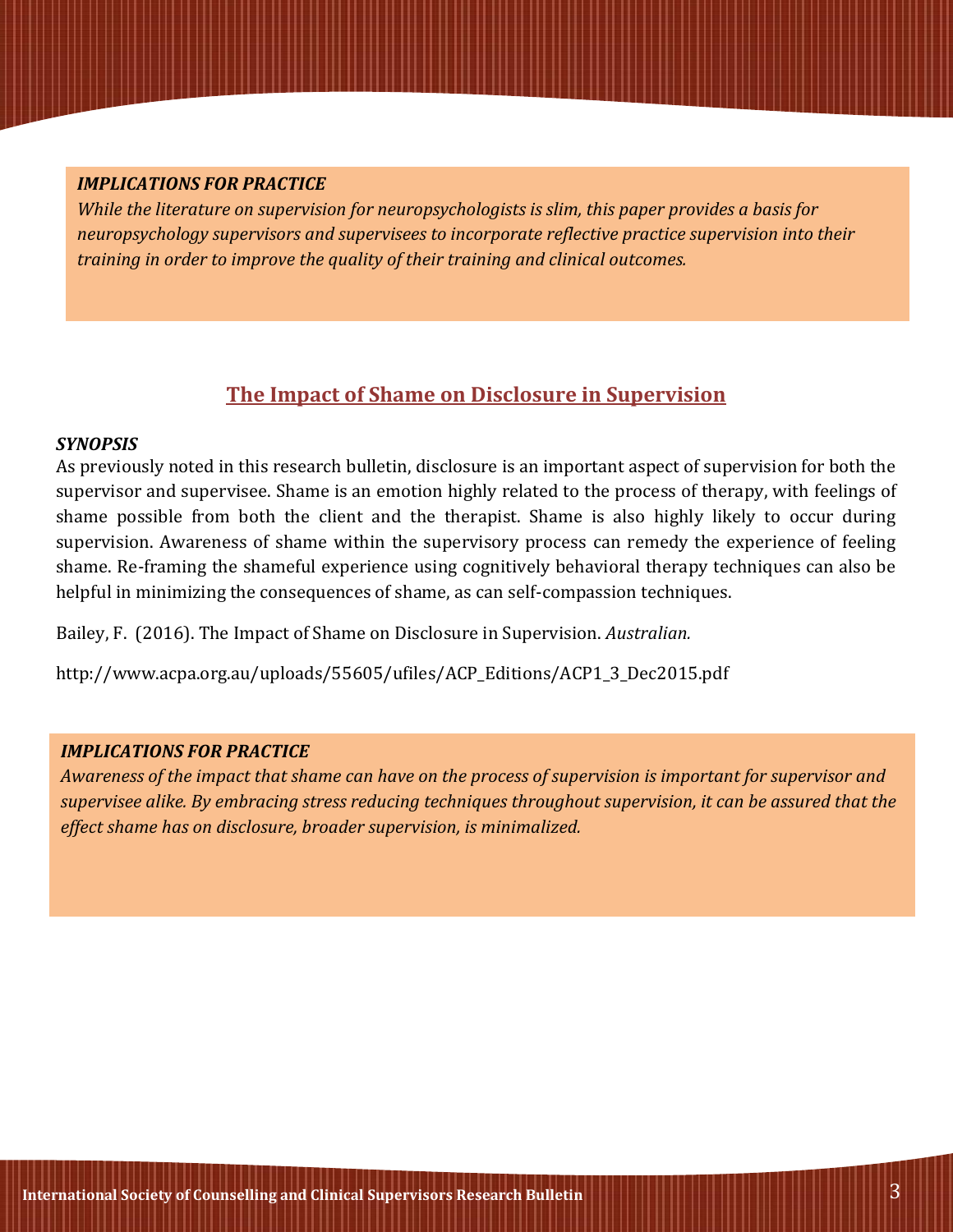### **How can video recordings best contribute to clinical supervisor training?**

### *SYNOPSIS*

As technology advances, those involved in supervision must look to emerging technology for avenues to improve the supervision process. Although video recordings are hardly an emerging technology, it is still important to ensure that this technology is being utilized. The author of this paper suggests that current training applications of video lack procedural detail, are unnecessarily restricted, and lack an educational rationale or research support. In order to combat this, it is suggested that supervisory video sessions should be broad and deep, leading to an increased likelihood that learning needs are met. Additionally, it is suggested that video sessions are coupled with practical exercises.

Milne, D. (2016). How can video recordings best contribute to clinical supervisor training?. *The Cognitive Behaviour Therapist*, 9.

http://dx.doi.org/10.1017/s1754470x15000562

#### *IMPLICATIONS FOR PRACTICE*

*The clinical implications of this research stem from ensuring that supervisory technologies, specifically video technologies, are used effectively. It is important that video sessions are broad and varied, and that the supervisee's learning needs are met, and that these sessions are a valuable use of time.*

### **The Potential of Animal-Assisted Therapy Within the Supervisory Alliance**

### *SYNOPSIS*

Given that the supervisory alliance is the cornerstone of effective supervision, it is worthwhile considering left field strategies to improve the alliance. An examination of animal-assisted therapy's role in the supervisory process is one such left field suggestion. The author of this review outlines the following benefits of AAT for the supervisory alliance; increased motivation, shifted pain, healing through physical touch, sense of genuineness, increased socialization, increased trust and goal attainment. Further research is recommended in this area.

Owenby, B. (2016). The Potential of Animal-Assisted Therapy Within the Supervisory Alliance. Journal Of Creativity In Mental Health, 1-14.

http://dx.doi.org/10.1080/15401383.2016.1184113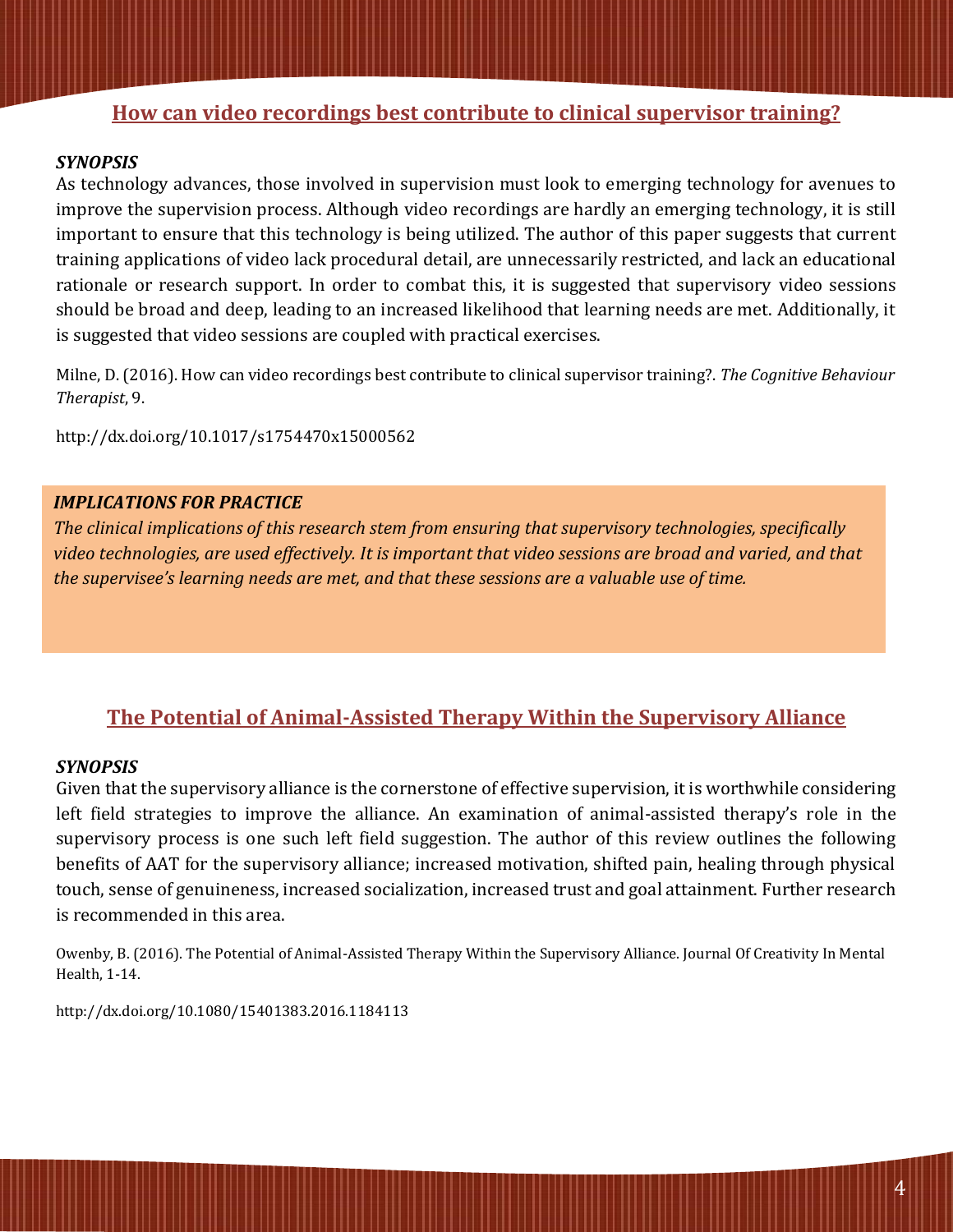### *IMPLICATIONS FOR PRACTICE*

*Although little research has been conducted in this area, it may be worth supervisors and supervisee's considering this approach to supervision. This approach may be particularly beneficial to supervisory dyads who have considered other methods of improving the supervisory alliance with little success.*

### **The Informational Value of the Supervisor's Emotional Experiences**

#### *SYNOPSIS*

Clearly, it is not only the supervisee who encounters emotional experiences during the course of supervision, it is important to acknowledge the occurrence and informational value of supervisor's emotional experiences. These emotional experiences may take the form of reflective stories of past therapy sessions the supervisor has conducted. From these experiences, the supervisee is exposed to the range of emotions that are associated with certain therapy situations, and how an experienced therapist may react to these emotions.

Harold F. Searles (2015) The Informational Value of the Supervisor's Emotional Experiences, *Psychiatry*, 78:3, 199- 211,

*http://dx.doi.org/10.1080/00332747.2015.1069638*

### *IMPLICATIONS FOR PRACTICE*

*It is crucial to view the supervisor not as a dispassionate mentor, but as a dynamic, involved stakeholder in the supervisory process. Supervisees and supervisors should be aware of the potential informational value of the supervisors emotional experiences. Furthermore, the supervisory dyad should be more aware of each other's emotions in general.*

### **Repairing the ruptured supervisory alliance: Humility as a foundational virtue in clinical supervision**

#### **Synopsis**

Ruptures to the supervisory relationship are extremely damaging to the process of supervision. The focus of this article is to explore the role of humility in the repair of ruptured supervisory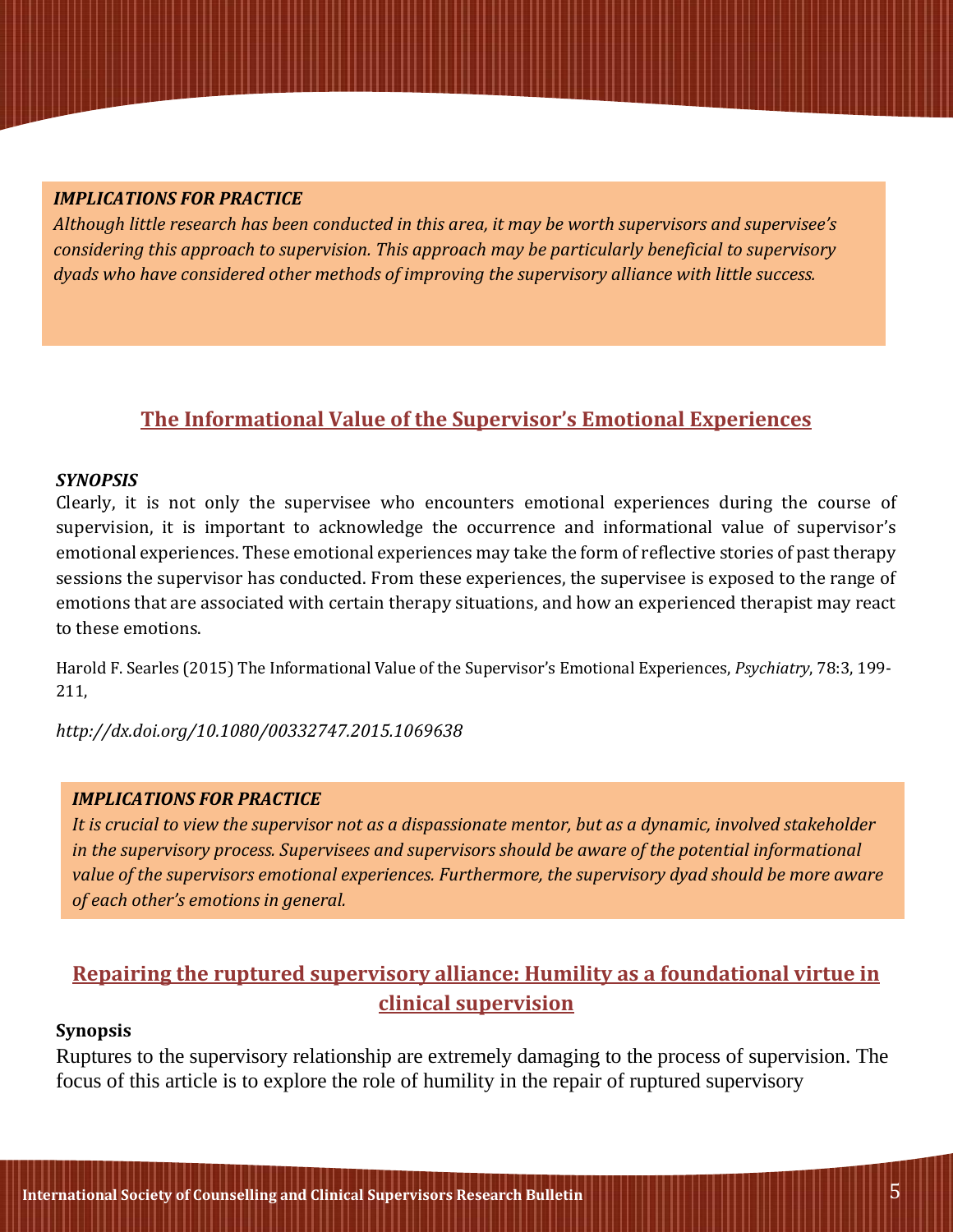relationships. The key concepts of humility that are related to supervision are identified as; openness, accurate self-assessment, recognising one's limitations and mistakes, and being otherorientated. The key messages of this paper are that the repair of the supervisory relationship takes effort, and in order to be successful, it must be driven by the supervisor's humility.

Edward Watkins, C., Hook, J., Ramaeker, J., & Ramos, M. (2016). Repairing the ruptured supervisory alliance: Humility as a foundational virtue in clinical supervision. The Clinical Supervisor, 35(1), 22-41.

http://dx.doi.org/10.1080/07325223.2015.1127190

### *IMPLICATIONS FOR PRACTICE*

*Given the importance of the supervisory relationship to supervision, it is important that the steps to repair the relationship are backed by robust scientific evidence. This article provides an interesting insight into the important role humility can have in repairing potentially devastating ruptures.*

### **What Is the Right Time for Supportive Versus Expressive Interventions in Supervision? An Illustration Based on a Clinical Mistake**

### *SYNOPSIS*

Although study on supportive expressive psychotherapy is relatively common, research on supportive expressive supervision is rare. This study focusses on the decision-making process in a supportive expressive supervision, specifically, when supervisors should use supportive as opposed to expressive strategies with their supervisee. The authors of this paper stress the importance of choosing more supportive techniques when the supervisory alliance is not yet well established, or when a rupture in the supervisory relationship occurs. Expressive techniques should only be used after a good alliance has been established and when they can contribute to a deeper understanding of relevant concepts.

Leibovich, L. & Zilcha-Mano, S. (2016). What is the right time for supportive versus expressive interventions in supervision? An illustration based on a clinical mistake. *Psychotherapy*, 53(3), 297-301.

*http://dx.doi.org/10.1037/pst0000078*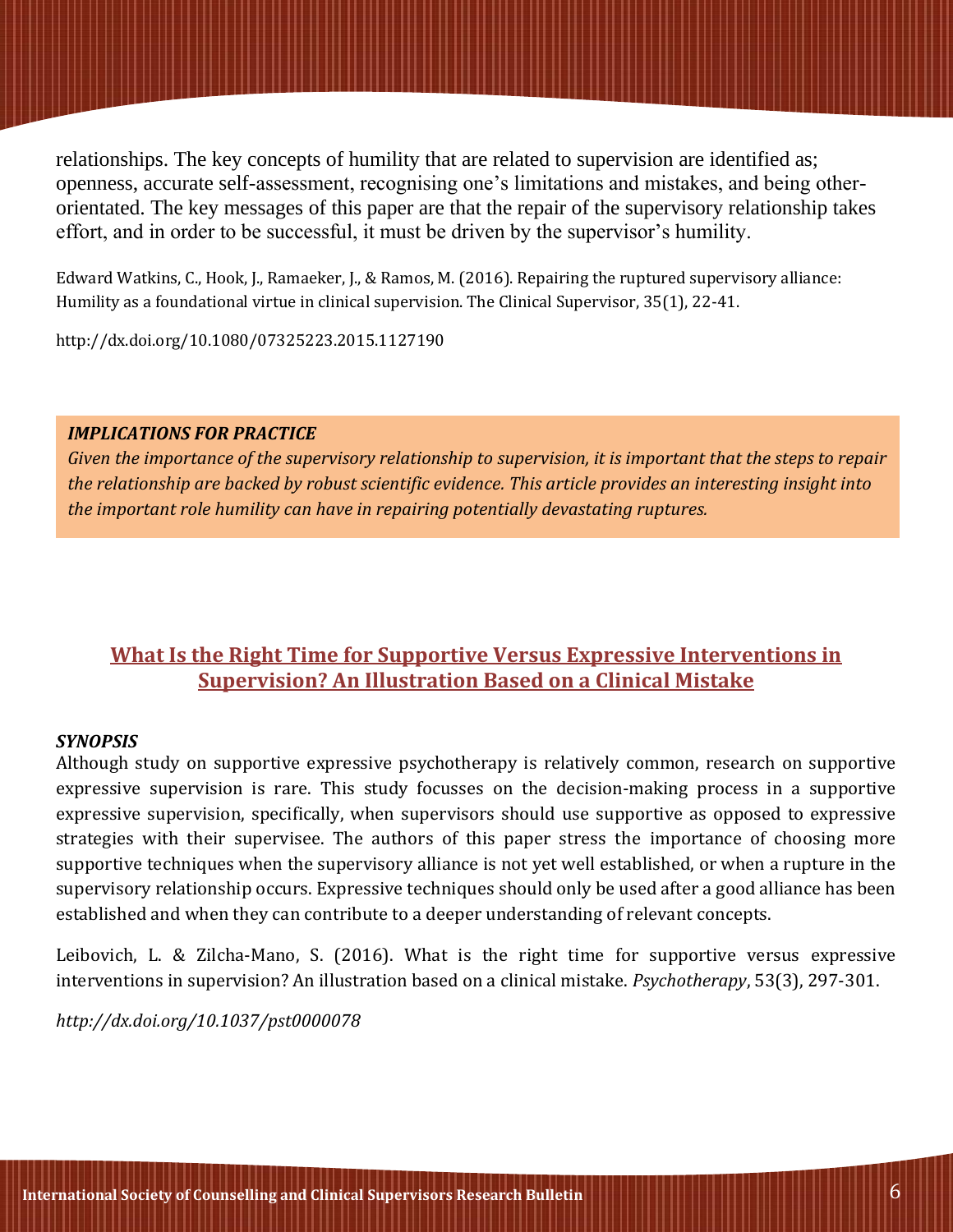### *IMPLICATIONS FOR PRACTICE*

*Research through the examination of clinical mistakes provides an informative approach, whilst expanding understanding. Research on methods of supervision to use during strained periods is always appreciated. Supportive expressive supervision provides an alternate method to providing best possible supervision.*

### **What do "interpersonally sensitive" supervisors do and how do supervisees experience a relational approach to supervision?**

### *SYNOPSIS*

In order to provide high quality supervision, it is important to identify unique, positive aspects of the supervisory process. This paper aims to describe these unique attributes and examine whether use of these strategies is associated with perceptions of the supervisory alliance. The attributes described include; focus on countertransference, exploration of feelings, attend to parallel process, focus on the therapeutic process, and focus on the supervisory alliance. Conclusions drawn from this study indicate that the identification of specific in-session supervisory behaviors contribute to a strong supervisory alliance, and have further application to supervision theory, practice and research.

Shaffer, K. & Friedlander, M. (2015). What do "interpersonally sensitive" supervisors do and how do supervisees experience a relational approach to supervision? *Psychotherapy Research*, 1-12.

http://dx.doi.org/10.1080/10503307.2015.1080877

### *IMPLICATIONS FOR PRACTICE*

*Although it is important to view supervision as a holistic process, it can also be beneficial to focus on individual components that contribute to the supervisory process. By gaining an understanding of the individual attributes that contribute to supervision, the supervisory process as a whole is strengthened*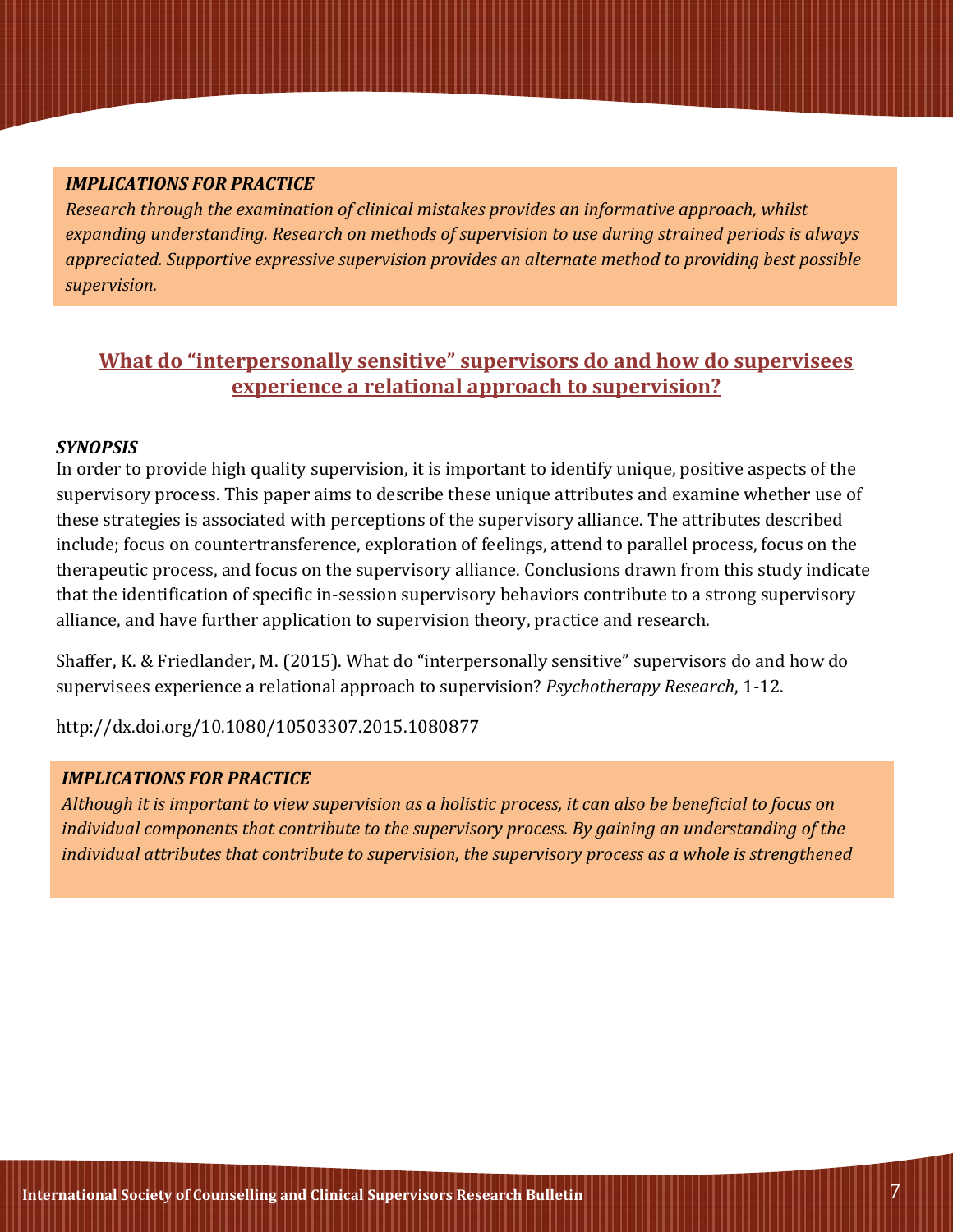### **Practicum Learnings for Counselling and Art Therapy Students: the Shared and the Particular**

### *SYNOPSIS*

Practicum experience in counseling and therapy training can be an anxiety-inducing time as students begin to apply their acquired theoretical knowledge. This paper examines the findings from an inquiry where on-site supervisors were interviewed about their experiences supervising counselling and art therapy students. The identified important themes include; perceptual abilities, relationship building skills, personal experiences, ethical awareness, personality characteristics and motivational factors.

Van Lith, T. & Voronin, L. (2016). Practicum Learnings for Counseling and Art Therapy Students: the Shared and the Particular. *International Journal For The Advancement Of Counselling*, 38(3), 177-193.

http://dx.doi.org/10.1007/s10447-016-9263-x

### *IMPLICATIONS FOR PRACTICE*

*Through the study of important factors for supervisees, the process of supervision can be improved. An awareness of critical supervisory themes can benefit all involved in supervision, including the supervisor, the supervisee, and indirectly, the client. Although this paper is tailored towards art therapy counsellors, the themes described can be applied to all areas of therapy.*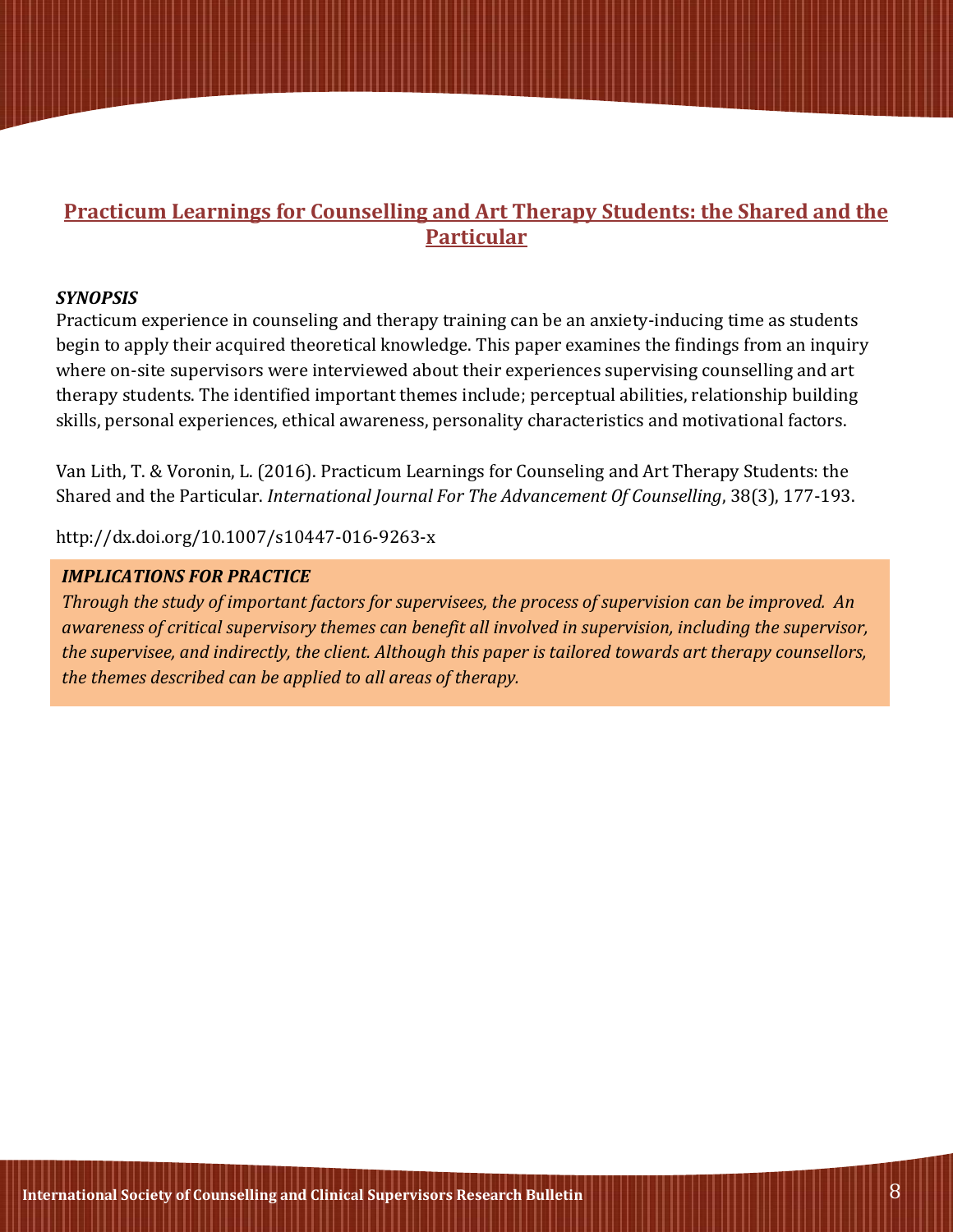## **Using Video Recordings of Psychotherapy Sessions in Supervision: Strategies to Reduce Learner Anxiety**

#### **SYNOPSIS**

Reducing anxiety can be a vital piece in the success of supervision. As supervision can be a stressful time, it is important to explore strategies to minimalise both the influence and occurrence of anxiety in supervision. Review of video recordings allows supervisors to directly observe the learner's psychotherapy sessions and learner knowledge, skills, and abilities in conducting psychotherapy. As a result of this, supervisors are better equipped to guide their supervisee towards better practice. It is through this confidence that their supervisor is well aware of their psychotherapy abilities that the supervisee can feel at ease about the direction of their supervision.

Topor, D., AhnAllen, C., Mulligan, E., & Dickey, C. (2016). Using Video Recordings of Psychotherapy Sessions in Supervision: Strategies to Reduce Learner Anxiety. Acad Psychiatry.

http://dx.doi.org/10.1007/s40596-016-0605-0

### *IMPLICATIONS FOR PRACTICE*

*Ensuring that the supervisory process is as comfortable as possible is important not only to ensure the success of the process, but also to decrease the incidence of burnout. From the points raised in the literature, it seems that the use of video recording can be a useful tool in minimalising supervisory anxiety.*